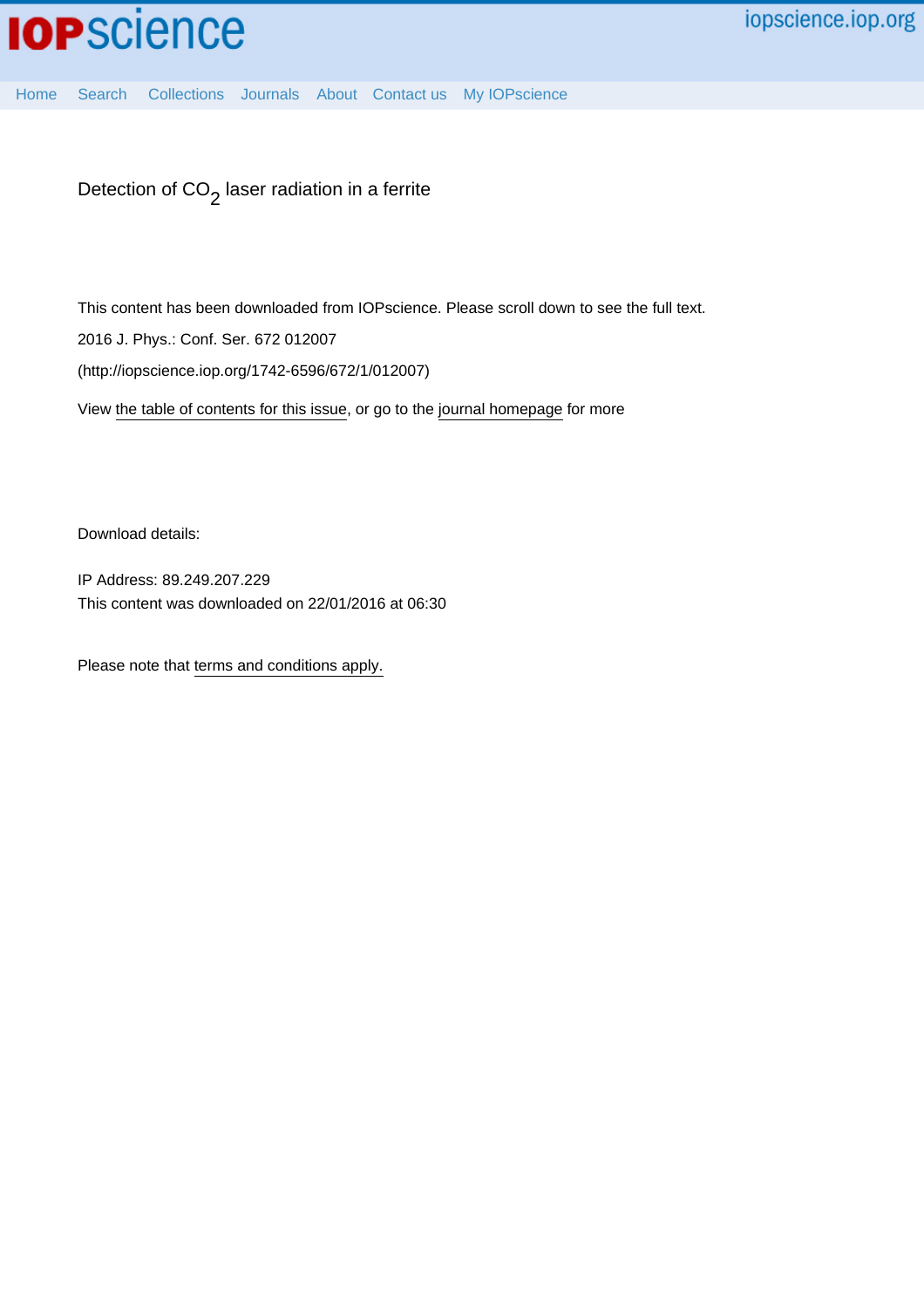## **Detection of CO2 laser radiation in a ferrite**

**H** Haroyan<sup>1</sup>, A Makaryan<sup>1</sup>, **K** Movsisyan<sup>1</sup>, Farokh Nazari<sup>1</sup>,  $V$  **Tadevosyan<sup>1</sup>**, **H Julfayan**<sup>2</sup>

<sup>1</sup> Microwave Radiophysics and Telecommunications Dept., Yerevan State University, Alex Manoogian 1, 0025, Yerevan, Armenia

 $2$ Institute of Radiophysics and Electronics, Alikhanian Brothers str. 1, 0203 Ashtarak, Armenia

E-mail: [armenm@ysu.am](mailto:armenm@ysu.am)

**Abstract.** The detection of plane polarized, amplitude modulated radiation of CO<sub>2</sub> laser ( $\lambda \sim$ 10 μm) in a transparent ferrite at room temperature is experimentally performed. It is shown that the detected signal is observed when the magnetization of the ferrite reaches the saturation value. The dependence of detected signal parameters on the external magnetic field is well correlated with the magnetization curve of the ferrite sample.

Ferromagnetism in general is widely used in modern industry and technology, underlying as a basis for many electrical and electromechanical devices such as electromagnets, electric motors, generators, transformers, and magnetic storage such as tape recorders, and hard disks. Ferromagnetic materials are widely used in electronics due to wide range of their physical properties. In addition to their usage in customer low-frequency electronics, ferrites found numerous applications in microwave and optoelectronic devices. In many studies the possibility of generation, detection, frequency conversion, and amplification of microwave radiation has been demonstrated [\[1\].](#page-4-0)

 The nonlinear behavior of the magnetic susceptibility of ferromagnets exposed to radiofrequency and microwave fields has been well investigated [\[1\],](#page-4-0) [2]. These phenomena have а great scientific and practical value in the areas of signal detection, frequency conversion, etc.

 Nevertheless, despite the fact that there is a plurality of ferrites, which are transparent in the infrared and optical domain, and are successfully used for rotation of polarization plane, for radiation control, etc., the nonlinear features of ferromagnets in this range are not well investigated. There are a series of works devoted to reorientation of the magnetic momentum in ferromagnetic materials exposed to ultrashort laser pulses (see e.g. [3]). However, it is generally considered that ferromagnetic materials cannot exhibit magnetic nonlinearity, because the magnetic permeability in said bands is equal to unity. According to [3] the ultrafast variation of the magneto-optical response taking place during an ultrashort laser pulse can be explained in terms of nonlinear optical susceptibility. However, the appearance of nonlinear optical susceptibility of a ferromagnet in an external magnetic field is not physically substantiated. This description is purely phenomenological, and interpretation of ultrafast magneto-optical response of ferromagnetic materials is still a subject for debates.

In [4] the optical detection of femtosecond laser radiation (wavelength range 0.71-0.95 μm and 200 kW peak power) by the partially transparent YIG ferromagnet was obtained. Based on the fact that the dependence of detected signal parameters on external magnetic field is well correlated with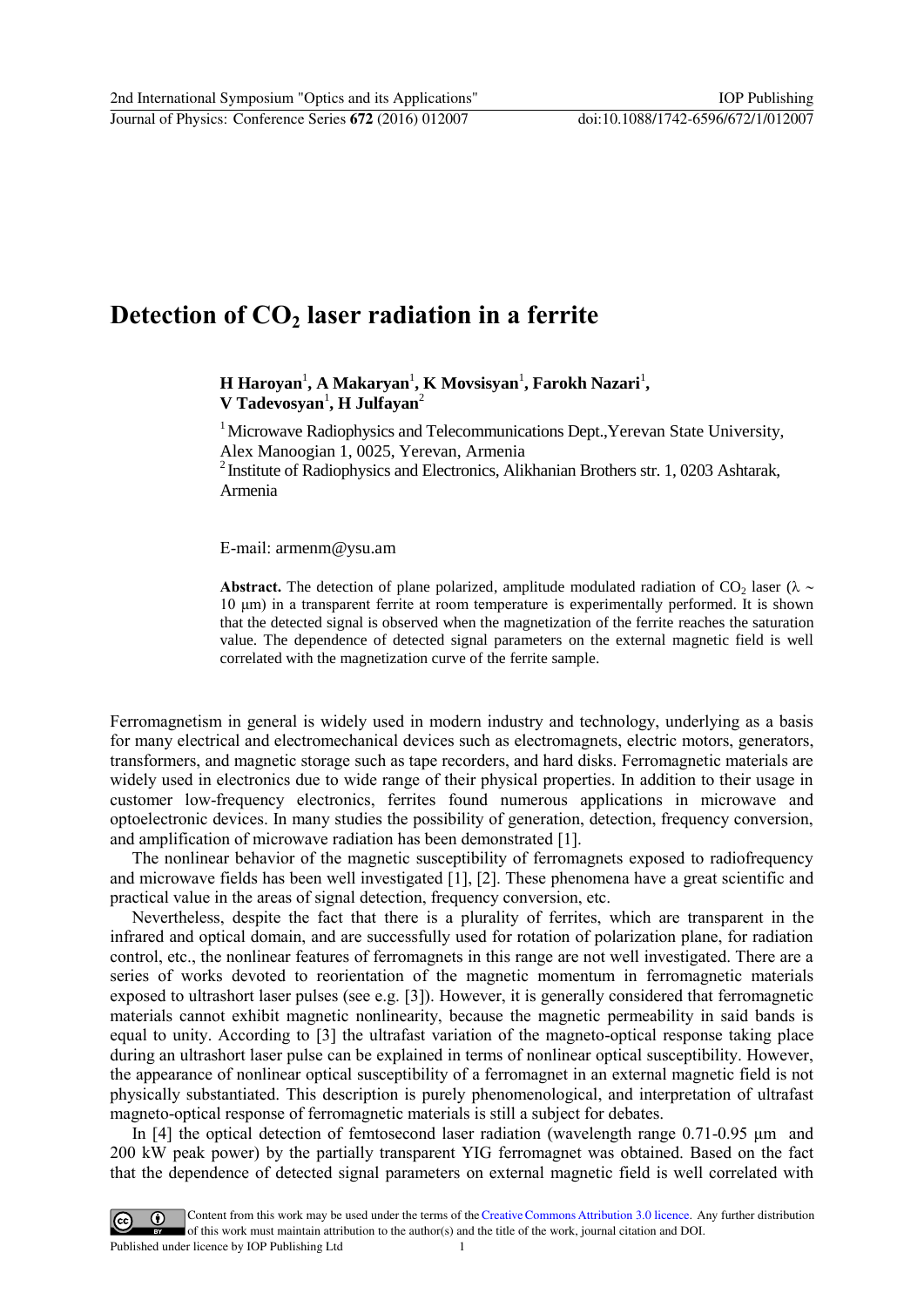the magnetization curve of the used ferromagnet sample, the authors suggested that the detection is attributed to nonlinear interaction of laser radiation with a ferromagnet. Meanwhile, if detection is feasibly due to nonlinearity of magnetisation curve, this phenomenon will be seen for any transparent ferromagnet medium, in the case of nonlinear operating range of magnetisation curve.

 The equation of motion for the magnetic momentum M in an alternating magnetic field H was proposed in [4], where excitation of the magnetic momentum appears to be caused by the induction of

magnetic field, also taking into account losses in the ferromagnet:  
\n
$$
\frac{d\mathbf{M}}{dt} = -\gamma [\mathbf{M} \times \mathbf{H}] - \gamma^2 I \frac{d\mathbf{H}}{dt} + \mathbf{R},
$$
\n(1)

where  $\gamma = q/2$ mc is the gyromagnetic ratio, I - moment of inertia, and R - dissipative term.

 As it follows from equation (1), the alternating magnetic field of the wave can change the magnetic momentum of ferromagnet. Ferromagnetic materials exhibit magnetic momentum saturation with the increase of external magnetic field. As a result, clearly nonlinear response for magnetic momentum is expected when the applied magnetic field changes in the proximity of the saturation level. Thus, in the case of penetration of the electromagnetic wave in a ferromagnetic material, in certain conditions one may expect nonlinear interaction of the electromagnetic wave with the ferromagnet.

In this paper we report the results of experimental investigation of possibility to detect far infrared laser radiation in a transparent ferromagnet recorded due to the excitation of magnetic momentum of a magnetized ferromagnet by induction of magnetic field of the laser radiation.



**Figure 1.** Schematic diagram of the experimental setup.  $H_0$  shows direction of the external magnetic field, and H<sub> $\sim$ </sub> denotes the magnetic field of laser radiation.

Schematic diagram of the experimental setup is sketched in Figure 1. The continuous-wave linearly polarized radiation of CO<sub>2</sub> laser ( $\lambda \sim 10$  µm) with output power of about 15 W was used as an electromagnetic field. The laser radiation was modulated by a mechanical chopper in order to realize lock-in detection of the recorded signal. The sample of NM2000 ferrite widely applicable in the lowfrequency electronics served as a ferromagnet. This sample was partially transparent in far infrared: the measured absorption coefficient was 16 cm<sup>-1</sup> for  $\lambda \sim 10$  µm wavelength. To record variation of the magnetic momentum in the sample, the latter was attached to a ferrite bead inductor with  $n = 500$  turns winding (see Figure 1). The output signal of the inductor was detected by a lock-in amplifier and recorded by an oscilloscope.

 In Figure 2 the magnetization curve of NM2000 ferrite and the dependence of the detected signal on magnetic field are plotted. In Figure 2b for evident demonstration of the dependence of detected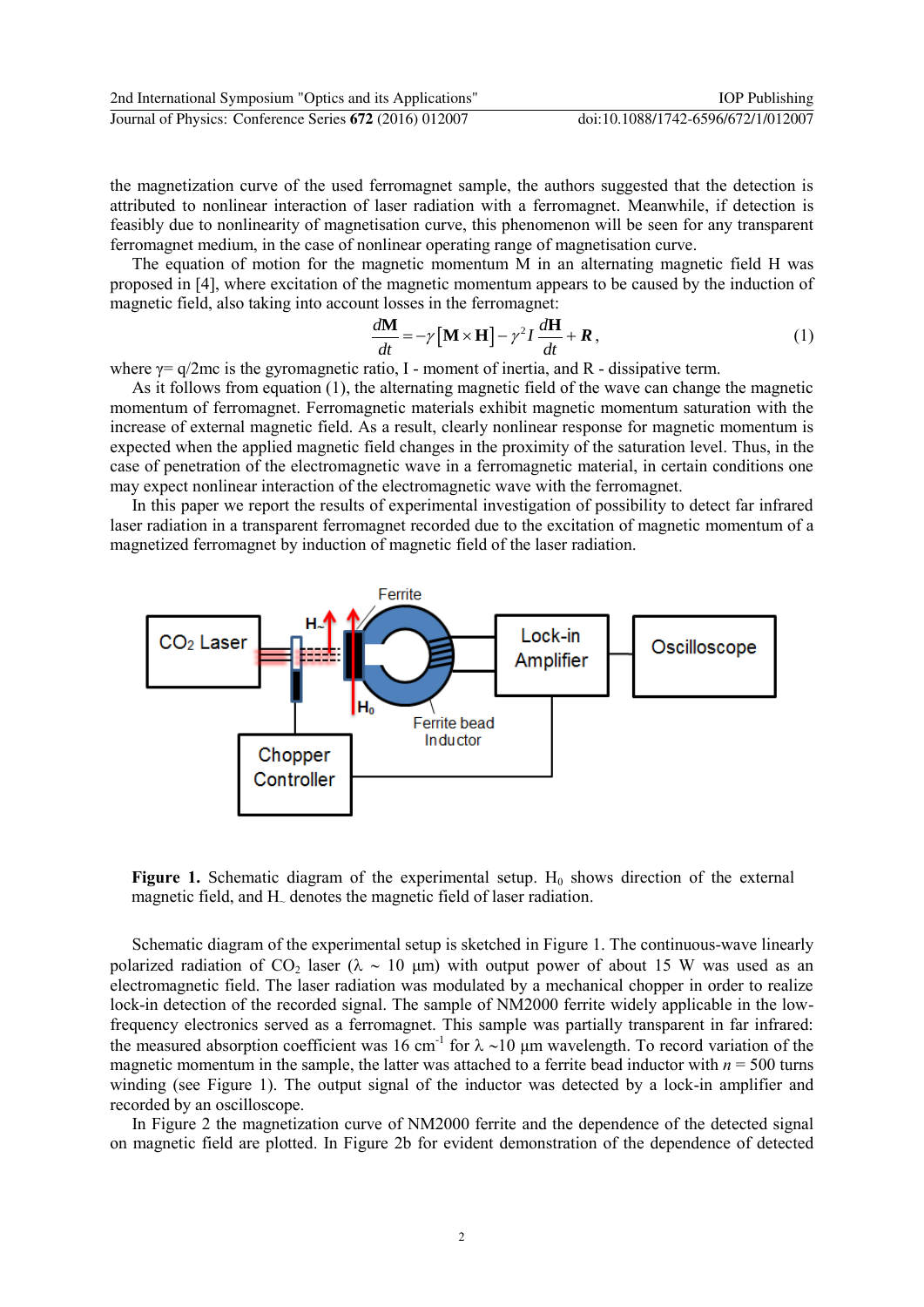

signal on the non-linearity of the magnetization curve the second order derivative of the magnetization curve is shown.

**Figure 2.** *a.* Magnetization curve; *b.* second order derivative of the magnetization curve, *c.* magnitude of the detected signal versus external magnetic field.

Аs is seen from Figure 2, no signal detected in the absence of an external magnetic field. Signal reaches its maximum value in the region where the change of the slope of magnetization curve for a ferrite sample is maximal. Moreover, the reversal of external magnetic field alters the polarity of the detected signal.  $U_{max} \approx 150 \mu V$  peak amplitude of the detected signal was recorded at  $H_0 \approx 50$  Oe.